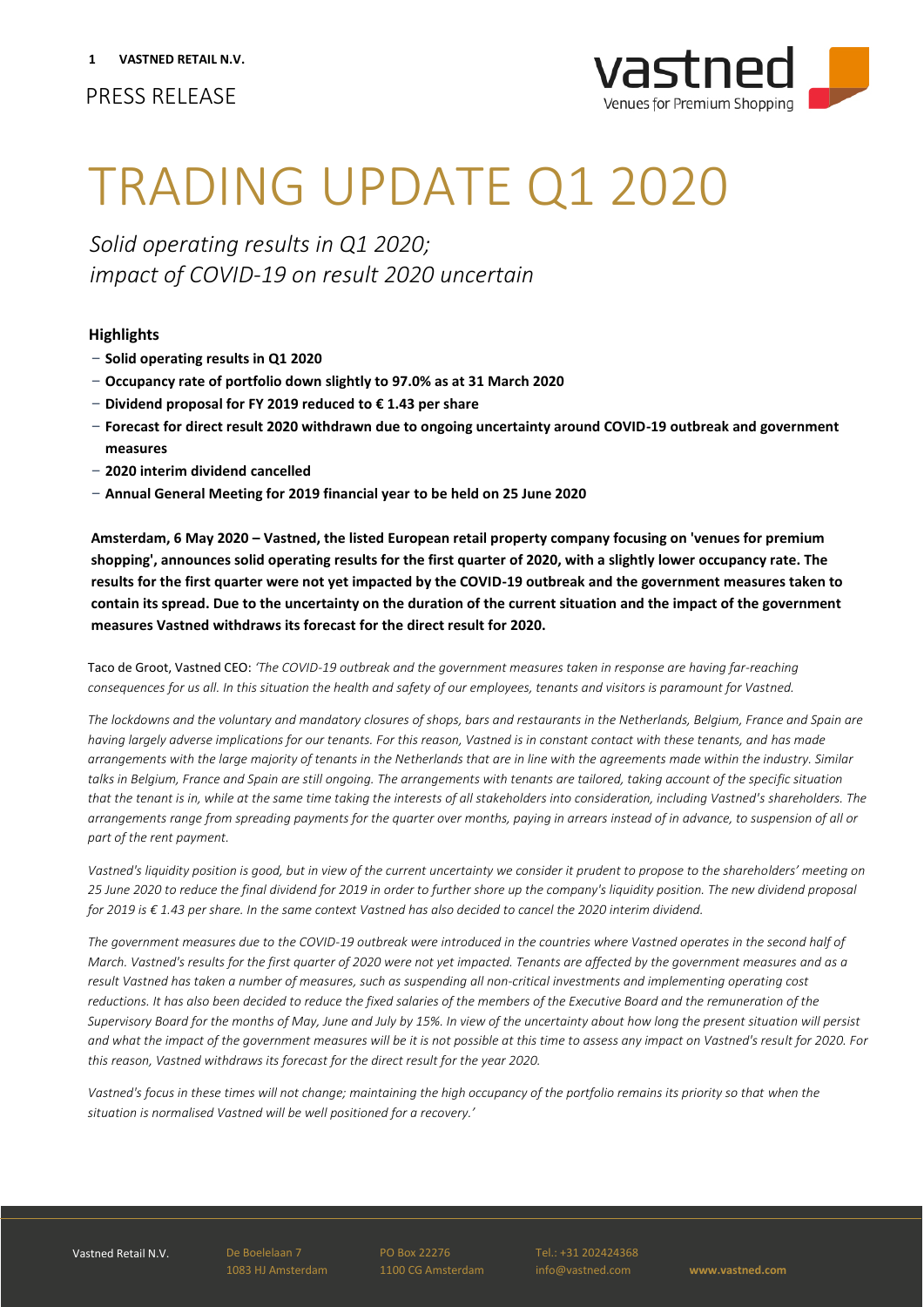

#### REVIEW OF THE PROPERTY PORTFOLIO

#### **Occupancy rate**

In Q1 2020, the occupancy rate fell to 97.0%, from 98.0% as at year-end 2019. This limited decrease was caused by a fall in the occupancy rate in Belgium and to a lesser extent in the Netherlands. In France and Spain the portfolio remained fully let in Q1 2020.

The occupancy rate in the Netherlands saw a limited fall due to Steps departing the property on Eindstraat 14-16 in Breda, and the departure of two pop-up stores at Leidsestraat 60-62 in Amsterdam and Bakkerstraat 16 in Utrecht. For Eindstraat 14-16 in Breda discussions with new tenants are under way.

In Belgium, the fall of the occupancy rate was caused by the departure of two pop-up stores at Schuttershofstraat 55 in Antwerp and Galerie Jardin d'Harscamp in Namur. In addition, Orchestra vacated one property in in Wilrijk and one in Tielt-Winge.

| Occupancy rate (%) | 31 March 2020 | 31 December 2019 |
|--------------------|---------------|------------------|
| <b>Netherlands</b> | 96.0          | 96.6             |
| France             | 99.9          | 99.8             |
| Belgium            | 95.8          | 98.8             |
| Spain              | 100.0         | 100.0            |
| Total              | 97.0          | 98.0             |

#### **Leasing activity**

In Q1 2020, there was virtually no impact from COVID-19 on the result, and Vastned concluded 10 leases for a total amount of € 1.3 million, or 1.7% of the total theoretical rent.

Vastned concluded a new lease for Reguliersdwarsstraat 80-84 in Amsterdam, which will become a second outlet of the Italian restaurant La Casa di Michael. After an internal refurbishment the restaurant hopes to reopen as soon as the government allows it. In Amsterdam Vastned also agreed a new lease with Holland & Barrett for a retail unit at Ferdinand Bolstraat 85. Furthermore, Vastned leased the property at Ferdinand Bolstraat 88 as of 1 April 2020 to Vkusvill, the first outlet of the Russian supermarket chain in the Netherlands.

In the Keizerwaard shopping centre in Rotterdam a new lease was concluded with Lidl for a 330m<sup>2</sup>retail unit. In Utrecht Vastned agreed a new lease with Spar for a 'city convenience store' at Bakkerstraat 16, the first shop in a new retail concept developed by Spar. In addition, the lease with H&M for Steenweg 31-33 in Utrecht was renewed for one year.

The rent decrease on these new leases in Q1 2020 was 5.9%, which was caused by the new lease to H&M on Steenweg in Utrecht. Corrected for this annual contract, the rental change would have been positive in Q1 2020.

| Leasing activity                    | Q1 2020 |
|-------------------------------------|---------|
| Number of leases                    | 10      |
| Rental income ( $\epsilon$ million) | 1.3     |
| % of total theoretical rent         | 17      |
| Rental change ( $\epsilon$ million) | $-0.1$  |
| % rental change                     | $-59$   |

De Boelelaan 7 1083 HJ Amsterdam PO Box 22276 1100 CG Amsterdam Tel.: +31 202424368 info@vastned.com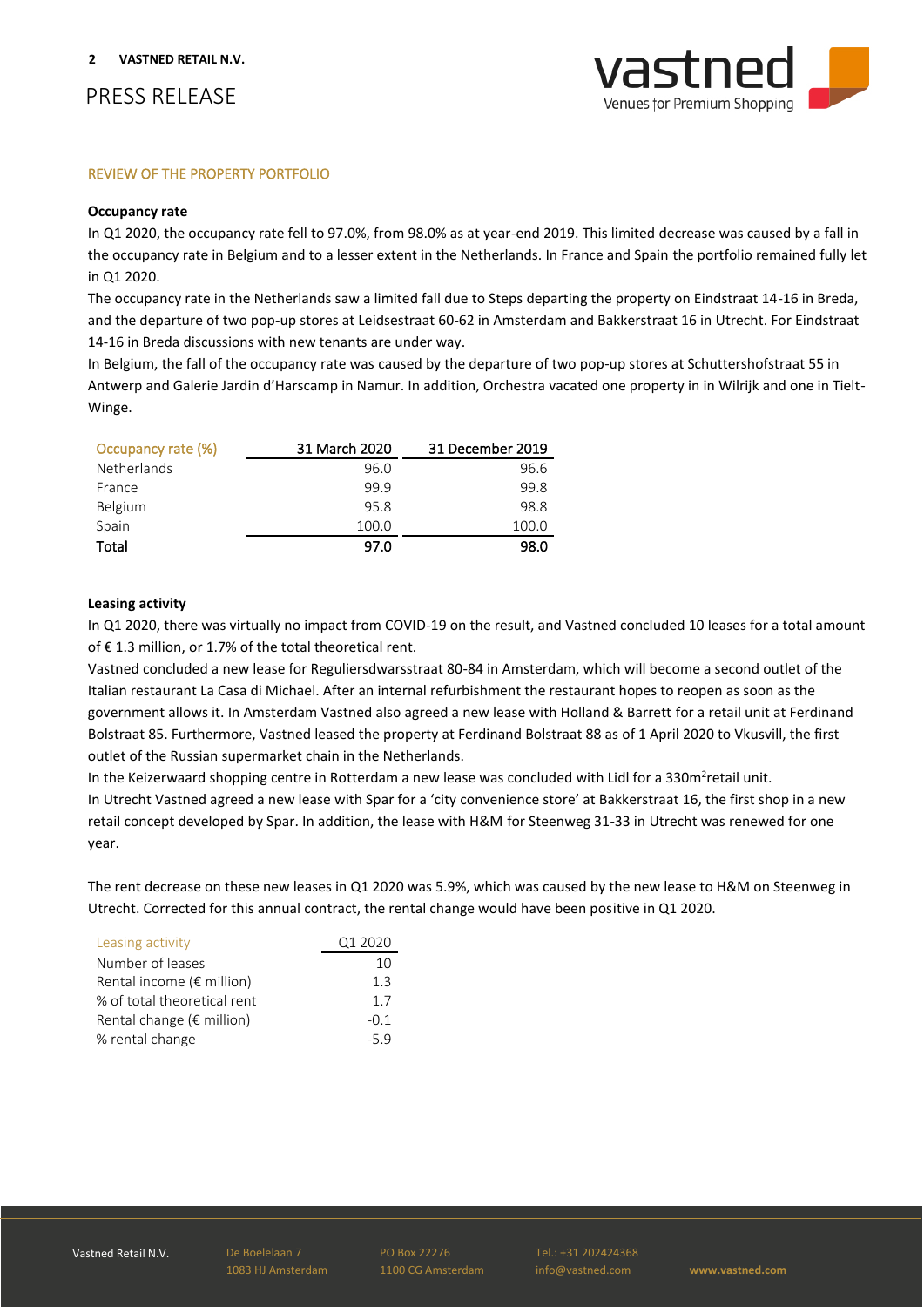

#### **Acquisitions and divestments**

No acquisitions or divestments were made in Q1 2020.

#### FINANCING STRUCTURE

In January 2020, Vastned repaid a € 25 million private placement to Pricoa Capital Group, which was financed from the unused credit facility. The remainder of the short-term liabilities concerns a private placement of € 37.5 million, which will expire in October 2020.

#### COVID-19

In order to deal with the current COVID-19 situation Vastned is in continuous talks with the tenants of shops and food and beverage properties and has made arrangements with the large majority of the tenants in the Netherlands that are in line with the agreements made in the industry. Similar talks in Belgium, France and Spain are still ongoing. The agreements with tenants are tailored, taking account of the specific situation that the tenant is in, while at the same time taking the interests of all stakeholders into consideration, including Vastned's shareholders. The arrangements range from spreading payments for the second quarter 2020 over the months and paying in arrears rather than in advance, to suspension of all or part of the rent payment. The government measures due to the COVID-19 outbreak were introduced in the countries where Vastned operates in the second half of March, and Vastned's results for the first quarter of 2020 were not yet impacted as a result. Tenants are affected by the government measures and therefore Vastned has taken a number of measures, such as suspending all non-critical investments and implementing operating cost reductions. It has also been decided to reduce the fixed salaries of the members of the Executive Board and the remuneration of the Supervisory Board for the months of May, June and July 2020 by 15%.

#### ANNUAL GENERAL MEETING ON THE 2019 FINANCIAL YEAR

Vastned has set 25 June 2020 as the new date for the Annual General Meeting on the 2019 financial year. The meeting will be held at the offices of the company (De Boelelaan 7, Amsterdam). In view of the situation and the government measures in relation to COVID-19 it will not be possible for shareholders to attend this meeting in person. The meeting will be broadcast live by means of an audio webcast that can be joined on [www.vastned.com.](http://www.vastned.com/) If shareholders who have registered wish to ask questions about topics on the agenda, they can e-mail them to remco.vergeer@vastned.com at 11:00 on Tuesday 23 June 2020 at the latest. The full agenda including notes can be found on [www.vastned.com/agm.](http://www.vastned.com/agm) 

#### DIVIDEND PROPOSAL 2019

In order to shore up the liquidity position in these challenging times, Vastned will make put a proposal to the Annual General Meeting that was postponed to 25 June 2020 to reduce the previously made proposal for the final dividend payment for 2019. The new dividend proposal concerns paying out a total dividend per share of € 1.43 and to charge it to the freely distributable reserves. Taking the interim dividend for 2019 of € 0.58 paid out in August 2019 into account, the final dividend will be € 0.85 per share. The final dividend will be made payable on 13 July 2020.

#### OUTLOOK 2020

In view of the uncertainty on the duration of the current situation and the impact of the government measures Vastned withdraws its forecast for the direct result of between € 2.05 and € 2.15 per share for 2020. It is impossible at present to evaluate the impact on Vastned's result; for this reason, Vastned cannot announce a new forecast for the direct result for 2020.

Vastned also cancels the interim dividend for 2020, again to lend further support to the company's liquidity position.

Vastned Retail N.V.

i

De Boelelaan 7 1083 HJ Amsterdam PO Box 22276

Tel.: +31 202424368 info@vastned.com

**www.vastned.com**